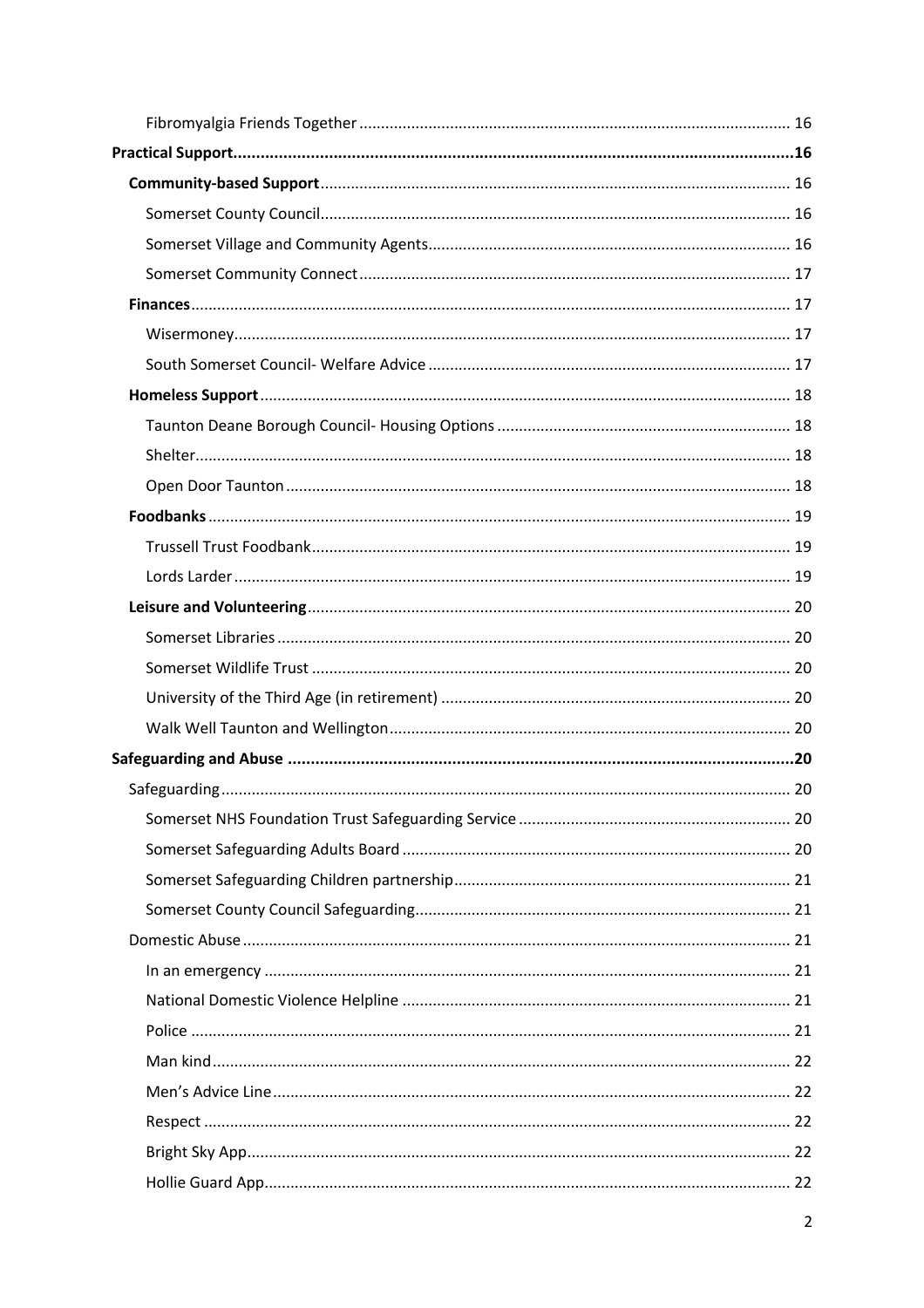------------------------

## Allied Health Professionals

## Occupational Therapy

## • *About Occupational therapy:*

- o Occupational therapists work with people of all ages. They treat both physical and psychological conditions to help people overcome the effects of disability caused by illness, accident or ageing. They aim is to enable people to lead their lives as independently as possible.
- o Following a referral, the patient will be seen by an occupational therapist who will discuss their abilities prior to admission, identify their present abilities and establish a treatment plan to enable them to be discharged from hospital.
- o They work within general medicine, care for older people, trauma and orthopaedics, surgery and neurology inpatients/outpatients.

## • *More information:*

o No contact details online, but they are part of Somerset NHS Foundation Trust.

## Physiotherapy

- *About physiotherapy:*
	- o Physiotherapists help to restore movement and function to as near normal as possible when someone is affected by injury, illness or by developmental or other disability.
	- o They provide specialist skills in a variety of medical areas including respiratory, musculoskeletal and neurological.

## • *Referral process:*

- o GPs can refer patients via eRs.
- o Consultants can refer via a letter or completed referral form.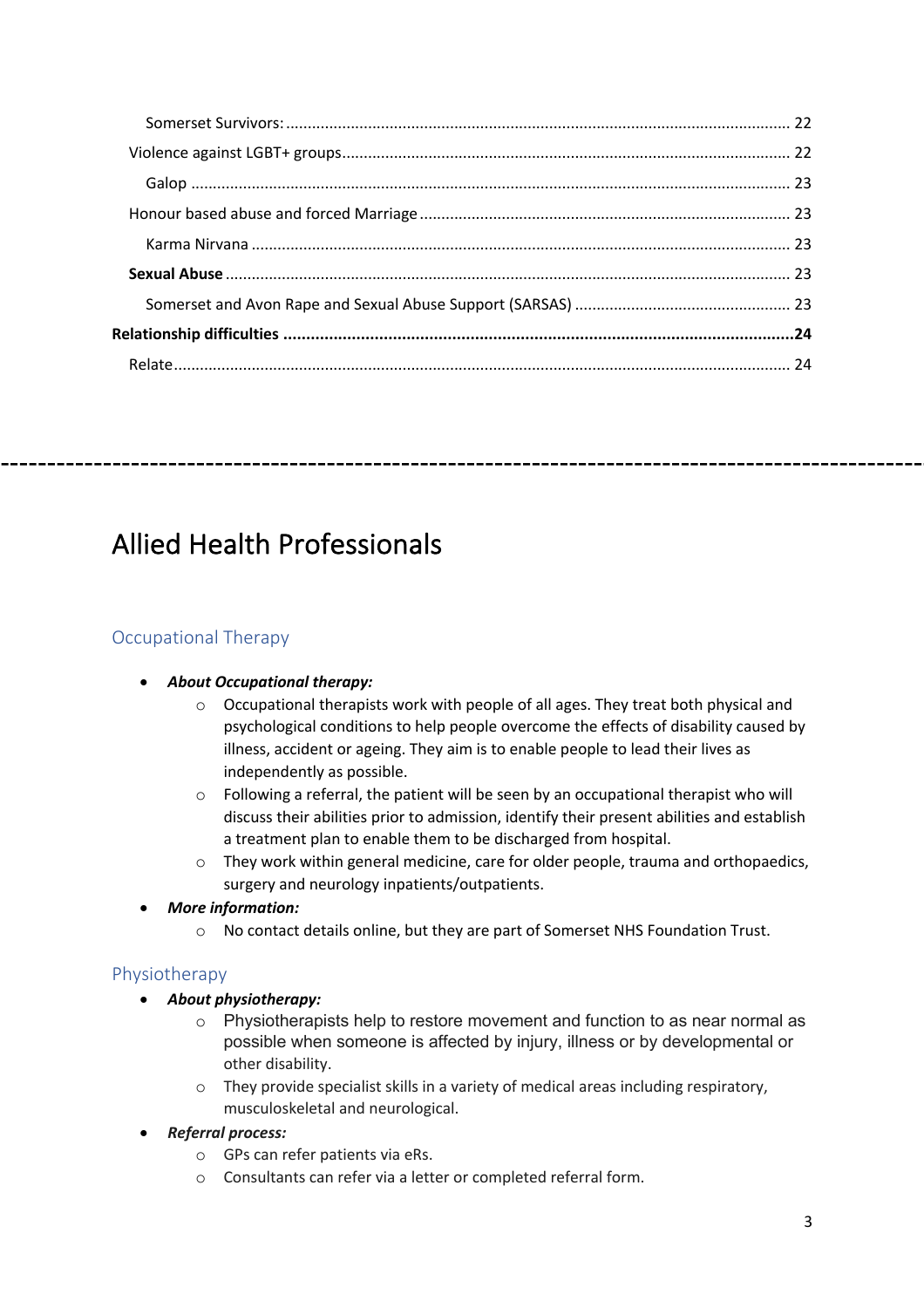- *More information:*
	- o Visit: https://www.somersetft.nhs.uk/physiotherapy/
	- o Email: PhysioAppointments@tst.nhs.uk
	- o Call: 01823 344965

### Speech and Language Therapy

- *About Speech and language therapy:*
	- o Adult Speech and Language Therapy (SLT) is a countywide service provided by Somerset NHS Foundation Trust. Our service provides assessment, diagnosis and treatment to both Inpatients and Outpatients with acquired disorders of communication and swallowing.
- *Referral process:*
	- o Referrals will be accepted from medical practitioners and specialist nurses.
	- o Visit https://www.somersetft.nhs.uk/speech-and-language-therapy-adult/ to get referral form.
- *More information:*
	- o Visit: https://www.somersetft.nhs.uk/speech-and-language-therapy-adult/
	- o Email: sandra.cloud@sompar.nhs.uk
	- o Ring: 01823 617464

## Bereavement

#### Cruse Bereavement Care

- *About 'Cruse':*
	- o Cruse is the leading national charity for bereaved people in England, Wales and Northern Ireland.
	- o They offer support, advice and information to children, young people and adults when someone dies.
	- o Cruse offers telephone, email and website support, as well as local support.
- *Referral Details:* 
	- $\circ$  Self-referral  $\rightarrow$  clients can refer themselves to Cruse by contacting their local Cruse Service.
	- o Can also use the national helpline 08088081677.
- *More information:*
	- o Visit: https://www.cruse.org.uk/get-help/local-services/south-west/somerset
	- o Email: somerset@cruse.org.uk
	- o Call: 01458898211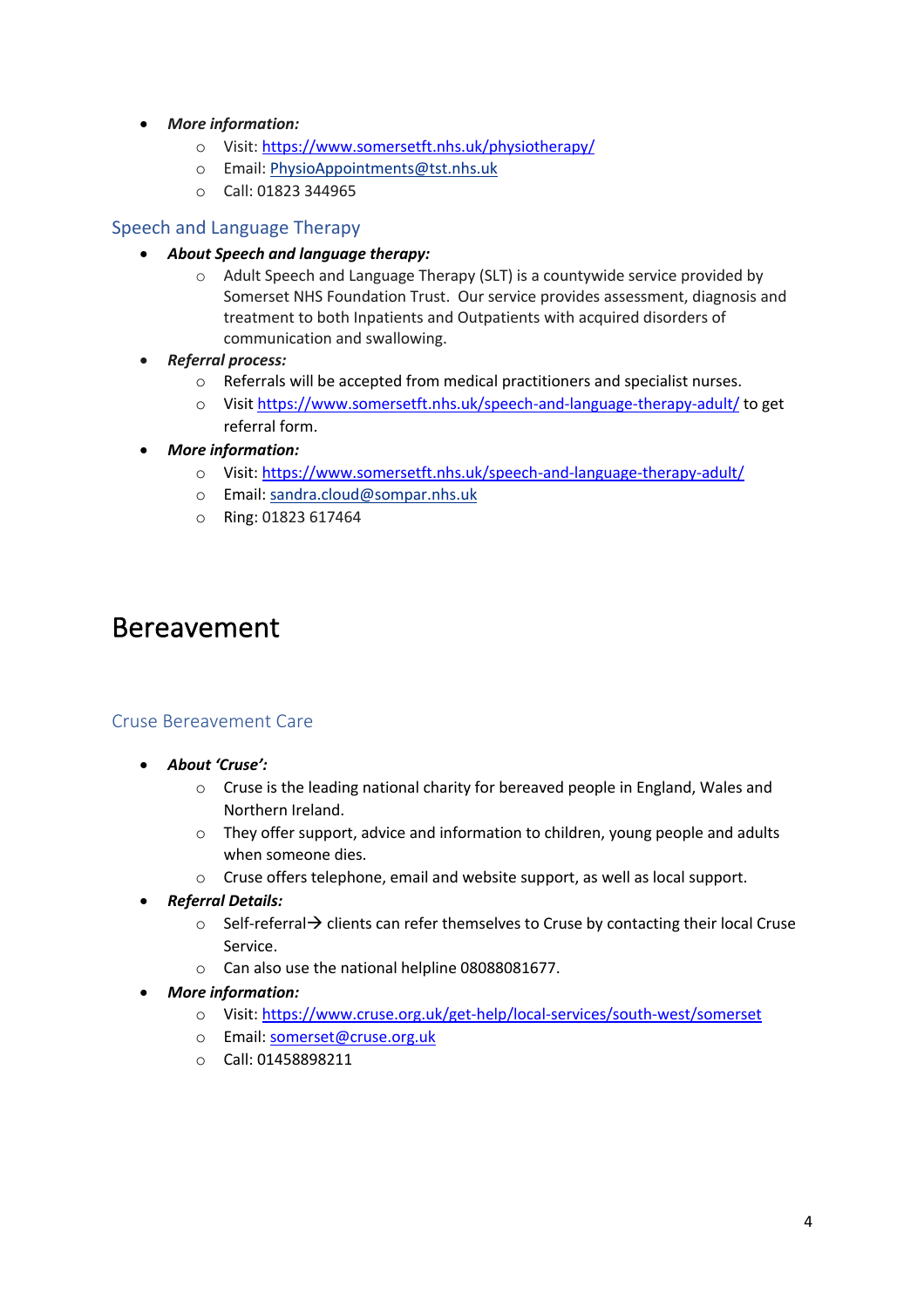## Bereavement Advise Centre:

- *About the Service:* 
	- o Bereavement Advice Centre is a free helpline and web-based information service provided by Coop legal services.
	- o They give practical information and advice and signposting on the many issues and procedures that face us after the death of someone close.
	- o If needed, they signpost people to other services.
- *Referral details:* 
	- o Call them directly or leave them a message on their website.
- *More information:*
	- o Visit: https://www.bereavementadvice.org/
	- o Call: 08006349494 (open Monday-Friday 9am-5pm).

## Cancer Support

#### Macmillan cancer support

Nationally based charity supporting people with cancer and their family and friends

- https://www.macmillan.org.uk/
- 0808 808 00 00

## Maggie's

A charity providing support for people with cancer and their families at centres around the country and abroad. Additionally their website offers signposting and resources for further support

• https://www.maggies.org/

## Dementia and Memory Services

### Memory Assessment Service:

- *About the Service:*
	- $\circ$  The service provides assessment, diagnosis, initial treatment, information and support for a patient or their family if they are developing a form of dementia or other memory problems.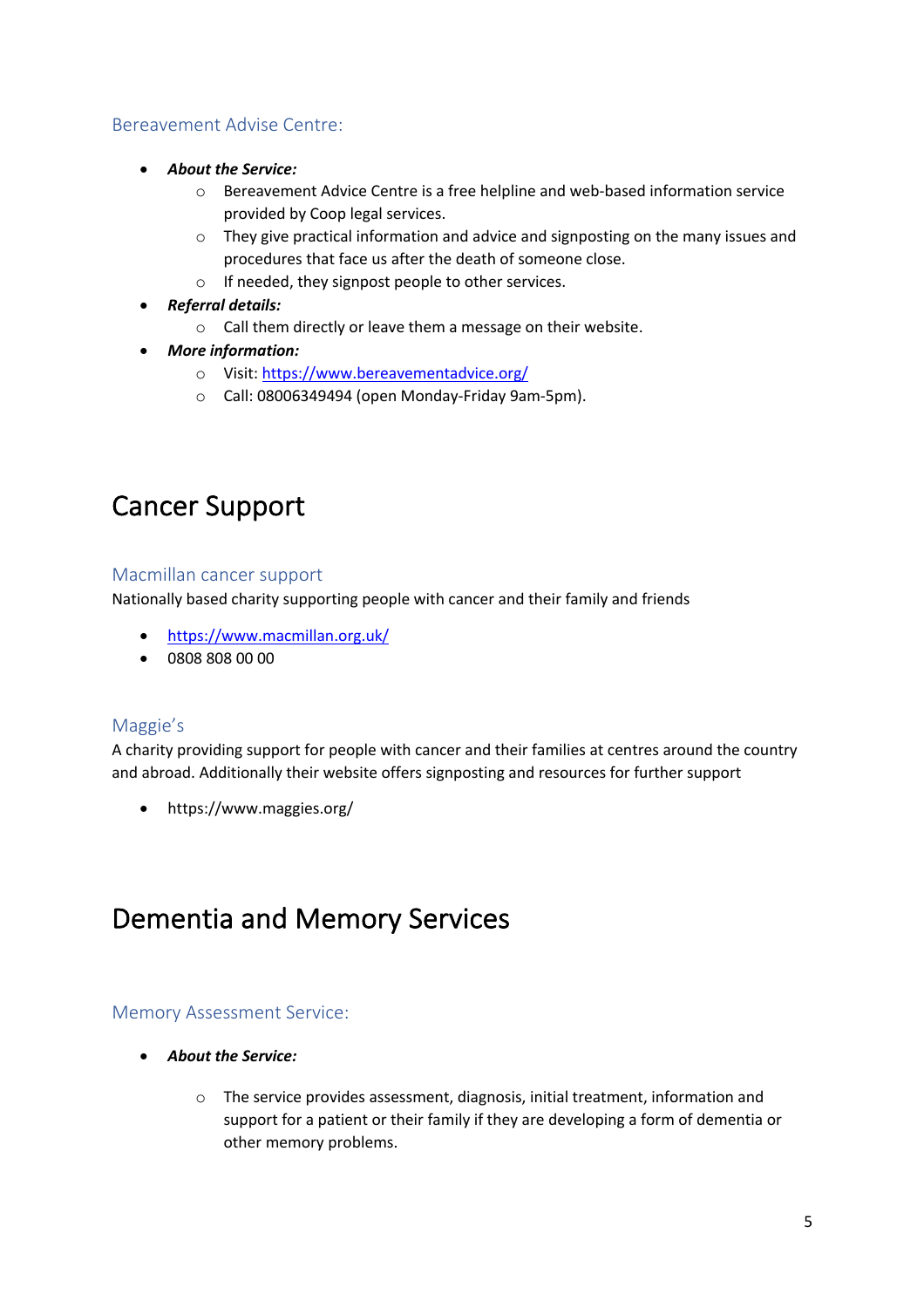- o Team made up of a consultant psychiatrist, doctors, psychiatric nurses, a psychologist and other mental health staff.
- *Referral details:*
	- $\circ$  GP will undertake initial screening to identify your memory problems and then refer the patient. Once the patient has been referred, they will be seen within six months.
- *More information:*
	- o Visit: https://www.somersetft.nhs.uk/memory-assessment-service/
	- o Email: OPTauntonDeane@sompar.nhs.uk (Taunton Office).

## Intensive Dementia Support Service (IDSS)

- *About the service:* 
	- $\circ$  The intensive dementia support service supports patients with dementia, or those thought to have dementia, who are in crisis and need intensive short-term assessment and treatment.
	- $\circ$  They check and monitor a patient's medication, assess dementia and help manage patients when they become agitated, verbally or physically aggressive, or resist care. They support families, carers and care home staff with information and advice.
- *Referral details:*
	- o They accept referrals from patients, their family and carers and a wide range of professions including GPs, community mental health teams, social workers, community hospital matrons and sisters, residential and nursing home staff and psychiatric liaison teams.
	- o Just ring the team closest to the patient and they will fill out referral form for the patient.
- *More information:*
	- o Visit: https://www.somersetft.nhs.uk/intensive-dementia-support-service-idss/
	- o Email: IntensiveDementiaSupportWest@sompar.nhs.uk (Taunton Office)
	- o Call: 01823 426240 (Taunton office)

## Disability support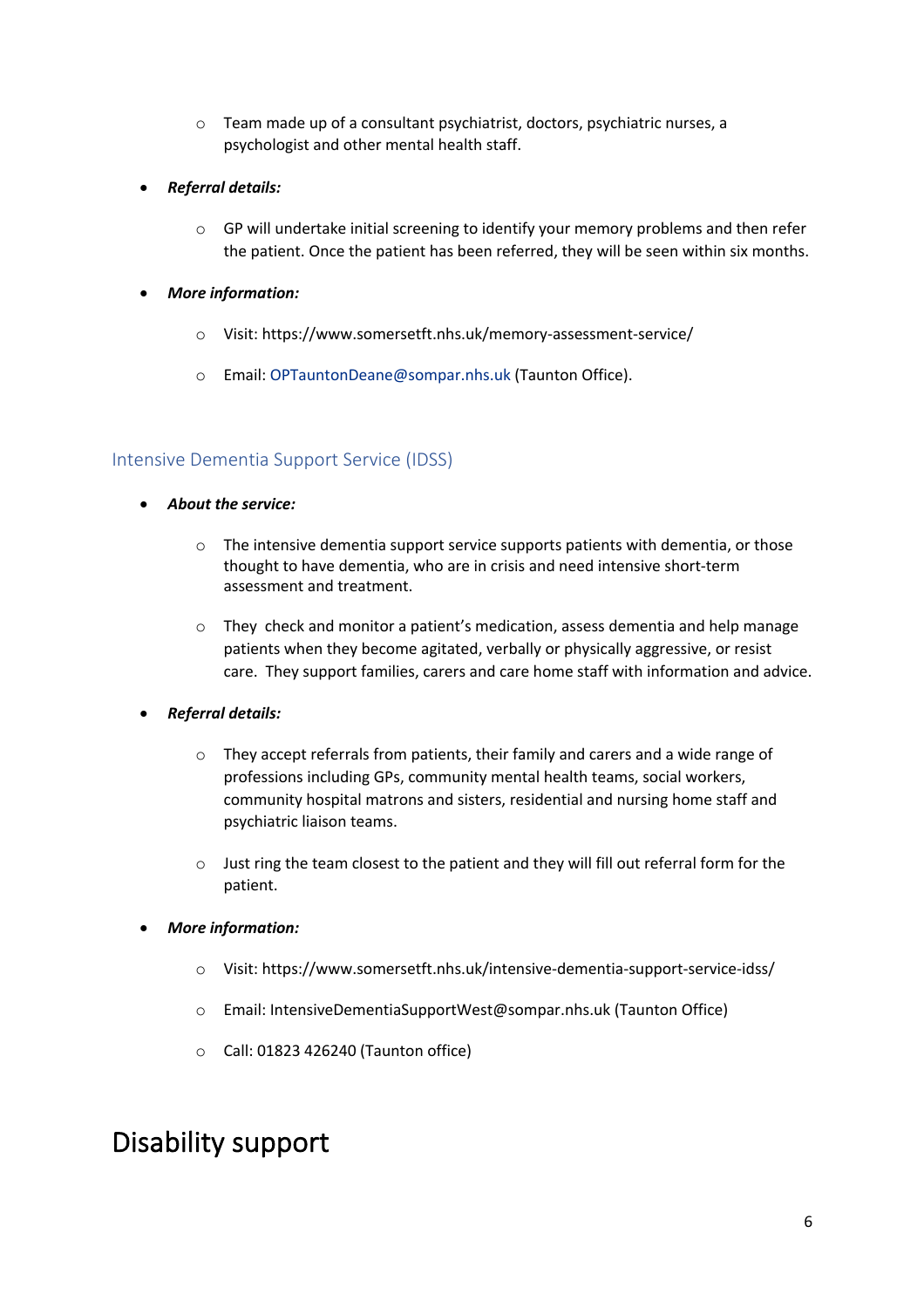## Compass Disability

"To enable and empower disabled people and carers to have independence, choice and control in their lives".

Compass Disability Services is a customer led organisation and our Board of Trustees, who are elected by our customers, is comprised of at least 80% disabled people. We have adopted the Social Model of Disability as a way of working to remove barriers which exclude disabled people from equality of opportunity.

- www.compassdisability.org.uk
- Address: Unit 11-12 Belvedere Trading Estate, Taunton, TA1 1BH
- Tel: 01823 282823 Monday to Friday 09:00 17:00
- Email: info@compassdisability.org.uk

## Drugs and Alcohol

### Somerset Drug and Alcohol Service (SDAS)

- *About SDAS:*
	- o They provide free, confidential treatment and support across Somerset to anyone who is experiencing difficulties with their substance use or is affected by someone else's.
- *Services they offer:*
	- o Alcohol support
	- o Support for those using drugs
	- o Recovery skills- a programme based on ACT
	- o Mindfulness
	- o Family support
	- o Digital treatment tool
- *Referral details:*
	- o Self-referral or refer on someone's behalf.
	- o Visit website and access screening form to make initial contact. Or contact SDAS by email or phone.
- *More information:*
	- o Visit: https://www.turning-point.co.uk/services/sdas
	- o Email: sdas@turning-point.co.uk
	- o Call: 03003038788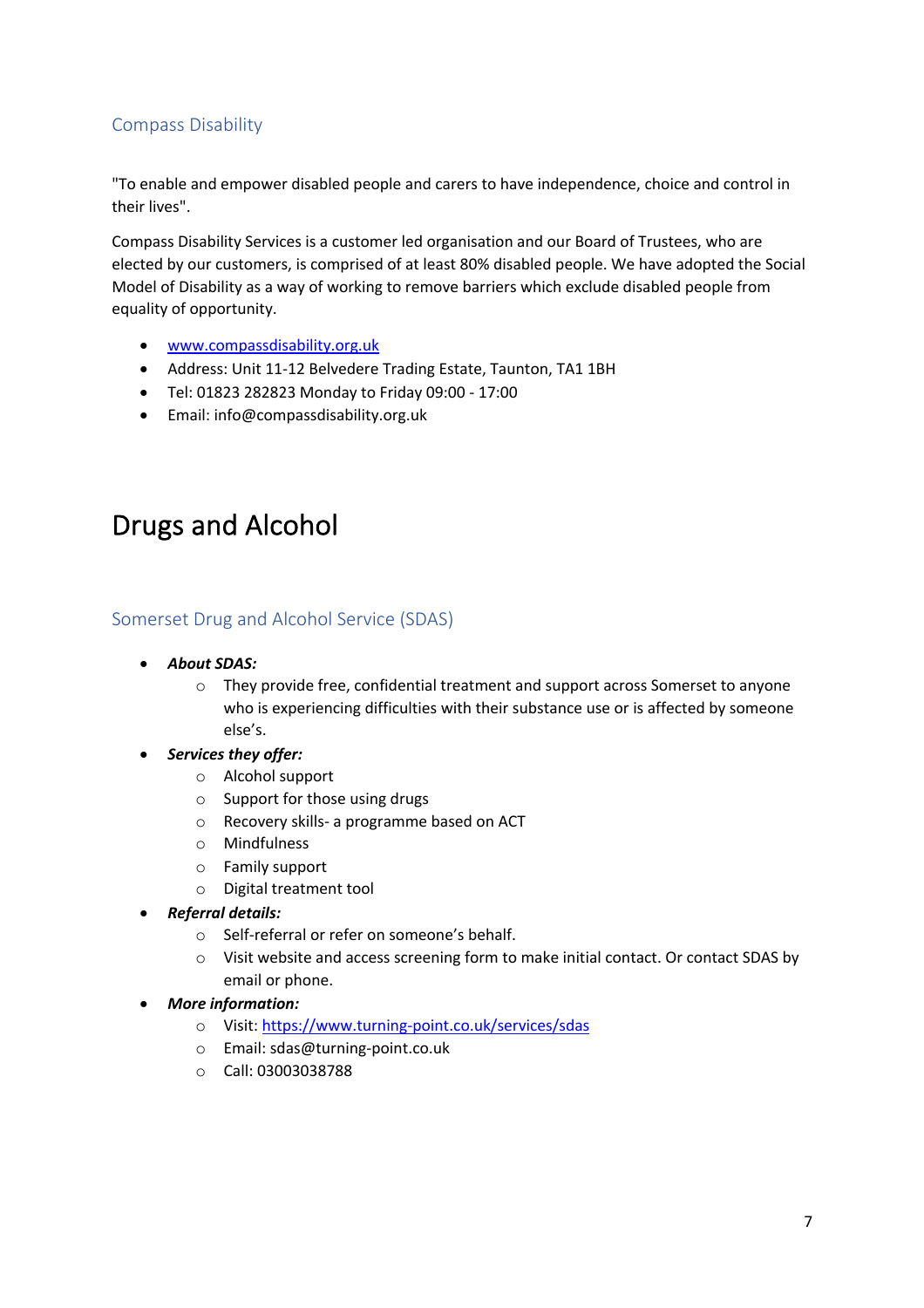## Eating Disorders

## Eating Disorder Service for Adults (EDSA)

- *About EDSA:*
	- o Specialist adult eating disorder service working across Somerset, consisting of clinical nurse specialists, dieticians, psychologists, family workers and other clinicians.
- *Services they offer:*
	- o Specialist assessment, support and advice
	- o Specialist nutrition advice
	- o Specialist treatment options, including psychological therapies
	- o Education and support for families and carers of those with an eating disorder
	- $\circ$  Support and training for community mental health teams working with people with eating disorders
	- $\circ$  Liaison with other services such as GPs, inpatient units and voluntary organisations.
- *Referral details:*
	- o GP must refer to the community mental health team. They will liaise with EDS and offer an initial assessment at one of the locations.
	- o Do not accept self-referrals or direct referrals from GP.
	- o Aim to see all referrals within four weeks.
- *More information:* 
	- o Visit: https://www.somersetft.nhs.uk/eating-disorders-adults/
	- o Ring: 01823 368350 (Taunton office)

### Somerset and Wessex Eating Disorder Association (SWEDA)

- *About SWEDA:*
	- $\circ$  They offer a range of services throughout Somerset to support anyone affected by eating disorders, including anorexia nervosa, bulimia nervosa, compulsive eating, binge eating and all related conditions.

### • *Services they offer:*

- o Counselling Services
- o Support and Guidance
- o Monthly self-help support group
- o Recovery support project
- o Information for carers
- o Training
- *Referral process:*
	- o Somerset and Wessex Eating Disorders Association (SWEDA) is open to referrals for anyone affected by an eating disorder. They support sufferers, loved ones and carers.
- *More information:*
	- o Visit: https://www.swedauk.org/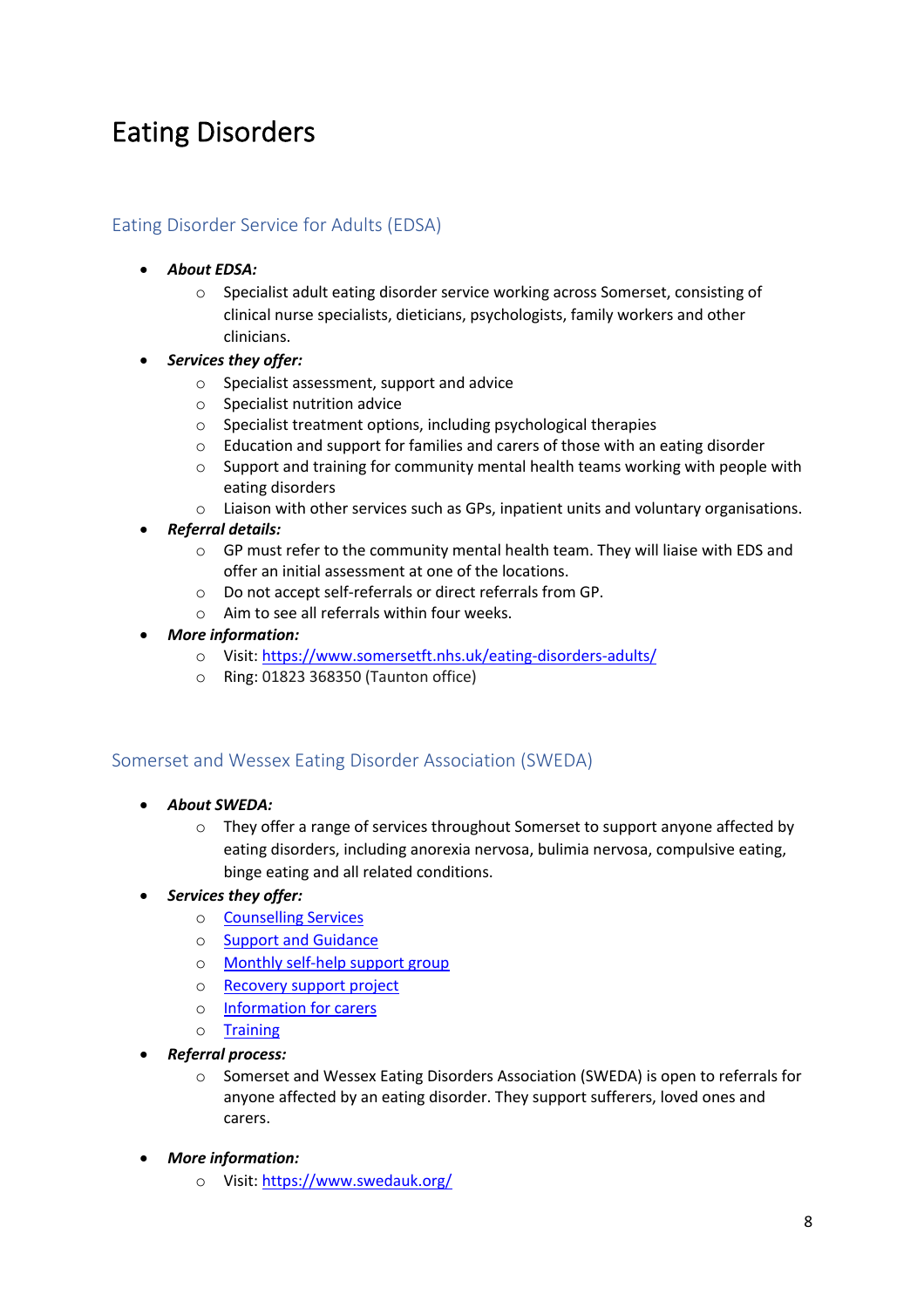- o Email: support@swedauk.org
- o Ring: 01749343344

## Exercise

## Age UK:

- *About Age UK:*
	- $\circ$  They offer a variety of services, including exercise programmes. Programmes offered include tai chi, yoga, strength and balance classes and flexercise classes.
	- o Classes cost between £2 and £5.
	- o They hold classes in Mendip, North Somerset, Sedgemoor, South Somerset, Taunton Deane and West Somerset.
- *Referral information:*
	- o To find out more visit website or contact Age UK.
- *More information:*
	- o Visit: https://www.ageuk.org.uk/somerset/activities-and-events/
	- o Email: ageingwell@ageuksomerset.org.uk
	- o Ring: 01823345626

## Somerset Exercise Referral Scheme:

- *About Somerset Exercise Referral Scheme:*
	- $\circ$  For those with a diagnosed medical condition who have been identified by their GP, physiotherapist or consultant as requiring a personalised physical activity programme.
	- o 30 leisure providers in Somerset that accredited to deliver an exercise referral (see website for a list of these).
	- o All programmes offered are designed to meet individual needs and may include gym-based exercises, walking, swimming, Tai Chi and other activities.
	- $\circ$  The cost of the scheme varies between providers.
	- o The number of sessions can last between 8 and 16 weeks.
- *Referral details:*
	- o Referral must come from a healthcare professional, who fills in a referral form. The patient then takes the referral form and hands it to the accredited leisure provider they would like to attend.
- *More information:* 
	- o Visit: https://www.sasp.co.uk/a-z/exercise-referral (West Somerset).
	- o Visit: https://www.healthysomerset.co.uk/weight/2019/02/27/somerset-exercisereferral-scheme/ (for information on the rest of Somerset).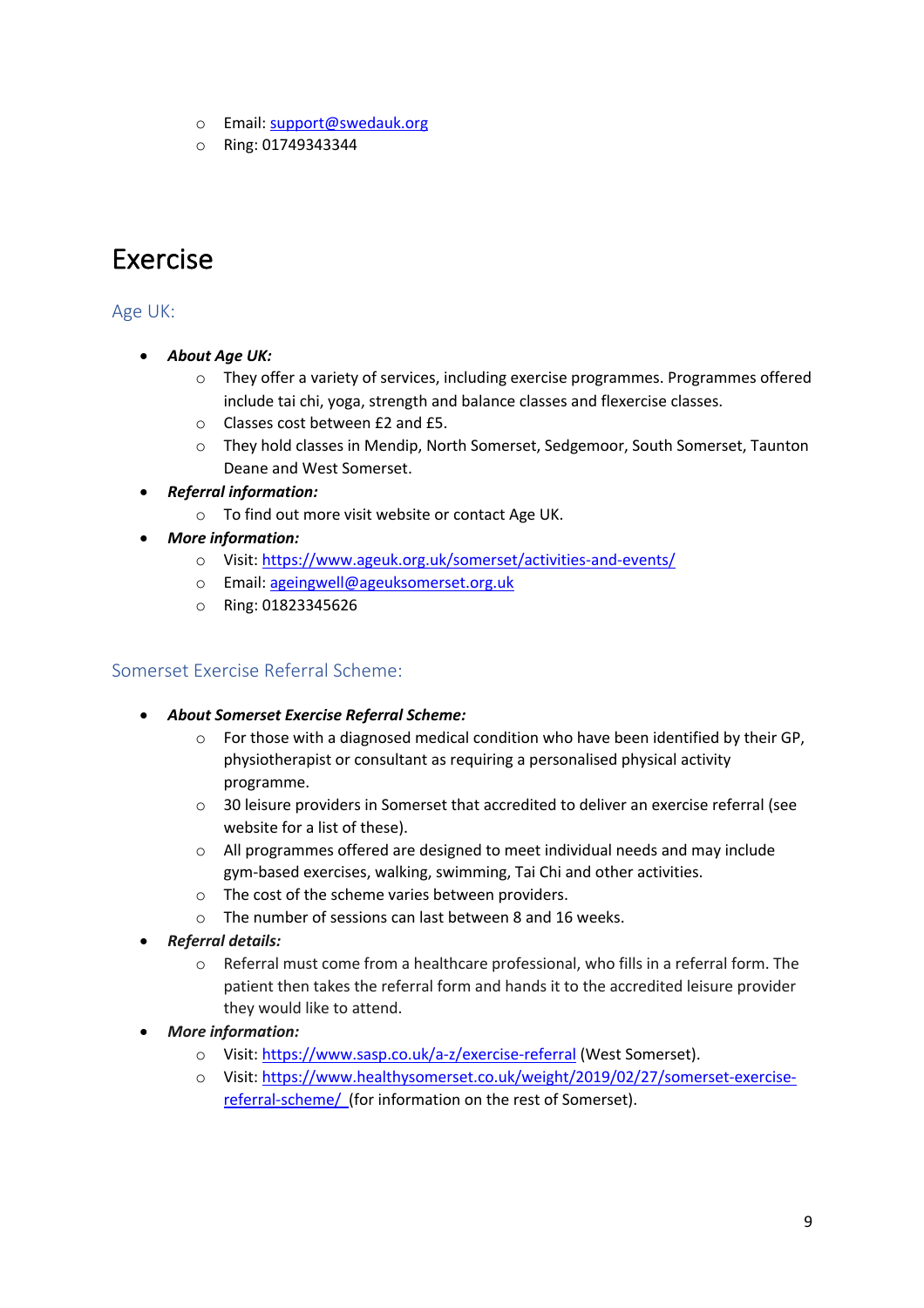## Somerset Activity and Sports Partnership

- *About the Service:*
	- o Visit website for details of all activities available in Somerset (includes locations, times, prices).
- *Referral details:* 
	- o For most activities, you contact the listed organisation to book.
	- o Can also get GP referrals (see above).
- *More information:*
	- o Visit: https://www.sasp.co.uk/activities/activities

## Healthy Living

Live Well

https://www.nhs.uk/live-well/

My Live well with pain

• https://my.livewellwithpain.co.uk/about/

Royal Voluntary Service, Virtual village hall

• https://www.royalvoluntaryservice.org.uk/virtual-village-hall/

Somerset Health and Wellbeing

• https://www.healthysomerset.co.uk/

Somerset Intelligence

• http://www.somersetintelligence.org.uk/diet-activity.html

Smoking cessation

- https://www.healthysomerset.co.uk/smokefree/
- https://www.nhs.uk/live-well/quit-smoking/take-steps-now-to-stop-smoking/

## Mental Health Services

Community Mental Health Service (CMHS)

• *About CMHS:*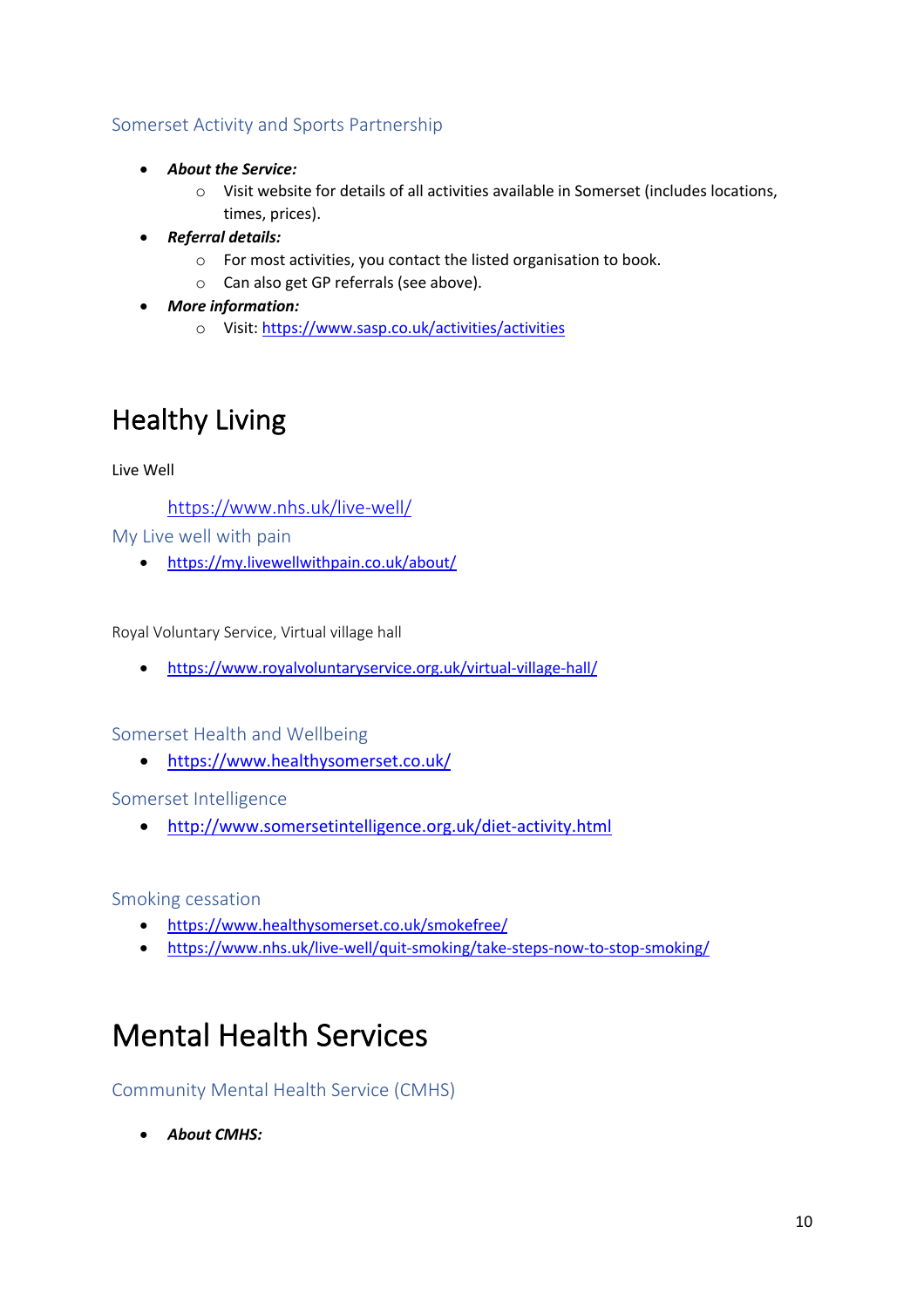- o They work across Somerset to provide specialist mental health services for working age adults living with severe, complex or enduring mental health conditions such as acute depression, psychosis, complex trauma or anxiety.
- o Team made up of psychiatrists, doctors, psychiatric nurses, therapists and social workers.

## • *Referral details:*

- o Referrals to the service are made by GP.
- $\circ$  They see referrals within 6 months, but also can see emergency referrals within same day if needed.
- *More information:*
	- o Visit: https://www.somersetft.nhs.uk/community-mental-health-service-cmhs/

## Older People's Community Mental Health Service (CMHS)

- *About Older People's CMHS:*
	- o Older People's CMHS work with those over age 65 who are experiencing moderate or severe mental illness. They assess, treat, monitor and support the patient and their family in the patients home.
	- o They are based in 8 locations across the county.
- *Referral details:*
	- $\circ$  Referrals to the teams are usually made through your GP who will undertake initial tests before referral or another health professional caring for you. Referrals can also be made via Somerset County Council's Social Services if you are under their care.
	- o Newly accepted referrals will be offered an appointment within six weeks. Following assessment, a care plan is agreed with you which may include medication, referral to psychology, or support workers or referral to other agencies such as social services.
- *More information:*
	- o Visit: https://www.somersetft.nhs.uk/older-peoples-community-mental-health/
	- o Contact: OPTauntonDeane@sompar.nhs.uk (Taunton base)

## Adult Psychology and Psychological Therapies

- *About the service:* 
	- o They provide specialist psychological assessment and a range of therapeutic support if you are an adult (aged 18 onwards) and experiencing mental health difficulties such as panic, anxiety, depression and psychological disorders such as eating, obsessive compulsive and post traumatic stress.
	- o They work in locations across Somerset including Wells, Yeovil, Bridgwater, Taunton, Minehead and Frome.
- *Services offered:* 
	- o Art Therapy
	- o Clinical Psychology
	- o Cognitive Analytic Therapy (CAT)
	- o Cognitive Behavioural Therapy (CBT)
	- o Eye Movement Desensitisation Reprocessing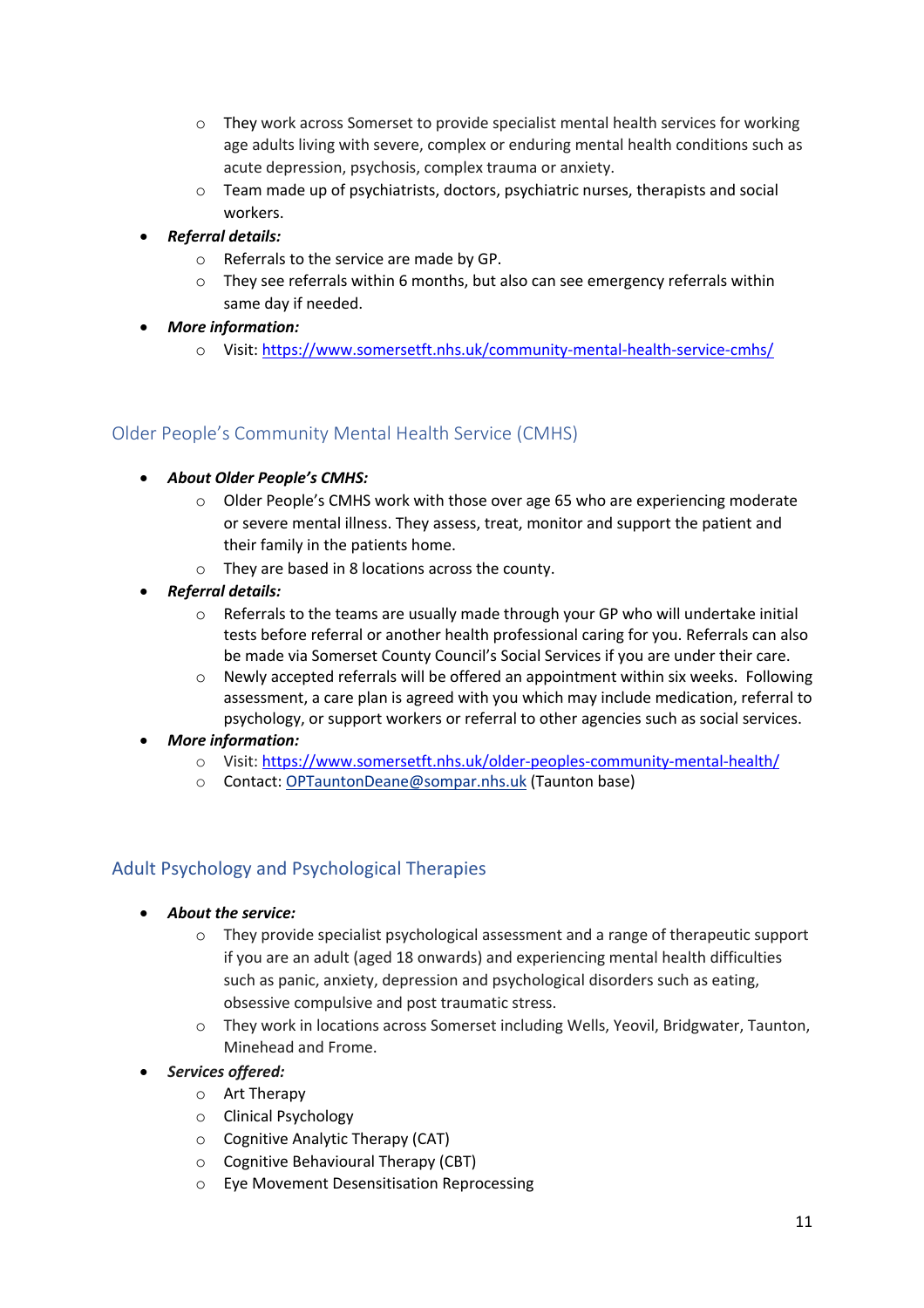- o Group Therapy
- o Systemic Family Therapy
- o Dialectical Behavioural Therapy
- o Psychological Support.
- *Referral details:*
	- o GP must refer patient to the Community Mental Health Service (CMHS). The GP cannot refer you straight to Adult Psychology services. A member of CMHS will discuss the patients case with the adult psychology service, and if they agree that the patient is suitable, the adult psychology service will contact the patient to arrange an appointment.
- *More information:*
	- o Visit: https://www.somersetft.nhs.uk/adult-psychology-and-psychologicaltherapies/
	- o Call: 01823368350 (Taunton office).

## Talking Therapies

- *About 'talking therapies':*
	- o They offer a range of treatments for adults aged 18 years and over living in Somerset, who are experiencing mild to moderate depression, general anxiety and worry, panic attacks, social anxiety, traumatic memories , obsessive compulsive disorder and adjustment to living with a long term physical health condition.
	- $\circ$  They offer treatments in the form of courses via groups, webinars, or telephone and if appropriate, further treatments within GP surgeries, community hospitals and other community venues across the county.
- *Referral details:*
	- o They accept self-referrals- Click here to access online self-referral details.
	- o GP can refer the patient directly.
- *More information:*
	- o Visit: https://www.somersetft.nhs.uk/somerset-talking-therapies/
	- o Call: 03003230033

## Home Treatment Team

- *About the 'Home Treatment Team':*
	- $\circ$  They provide home treatment services to adults living in the community who require intensive, daily support and who are at risk of being admitted to an inpatient unit (for example, a ward).
	- o Team includes community psychiatric nurses, specialist social workers and occupational therapists.
	- o This is a 24-hour service.
- *Referral process:*
	- $\circ$  Referrals to the service are normally received from the GP, but they can also accept referrals from other professional service workers.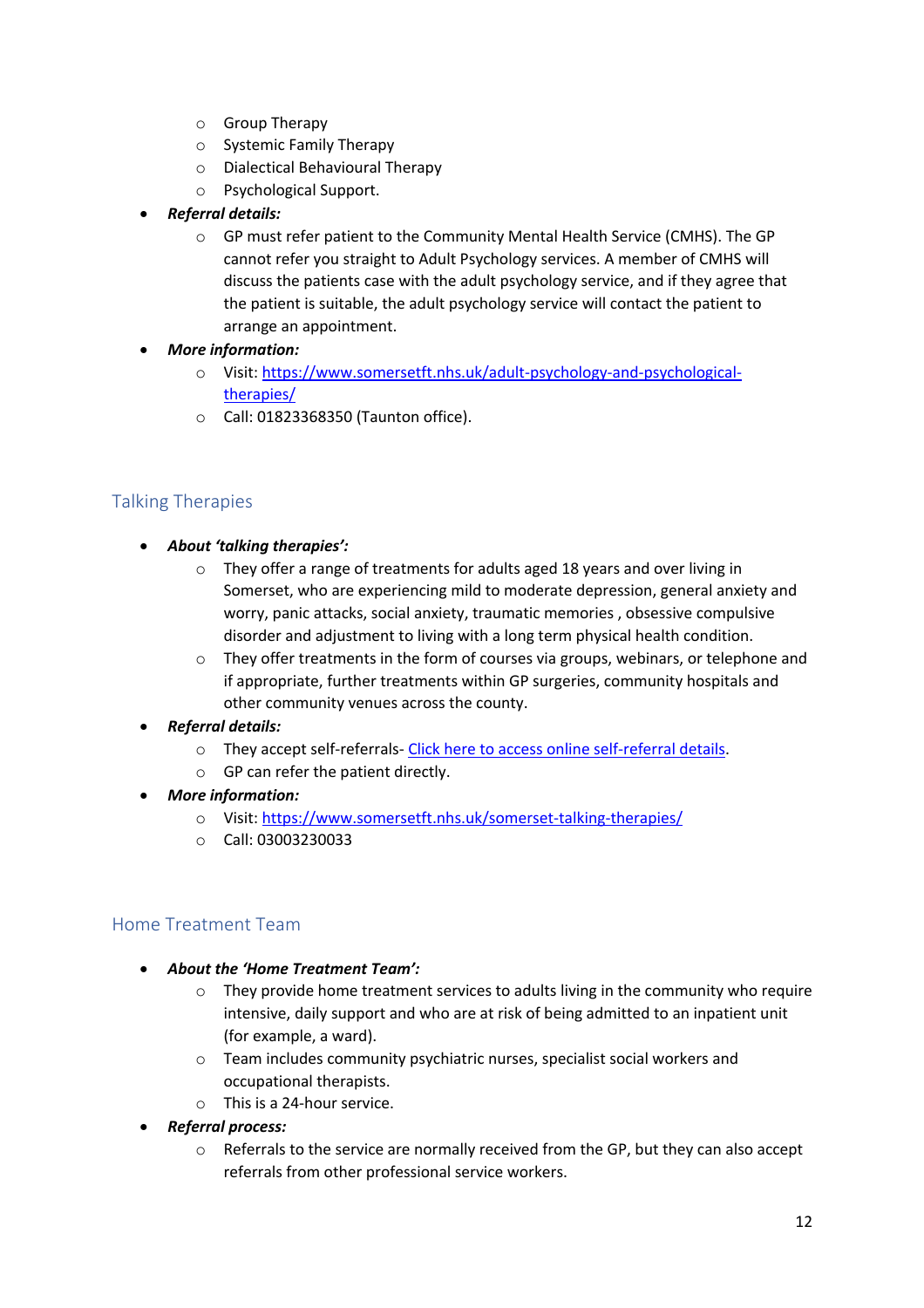- o Patients can also refer themselves.
- o People are seen on the same day as they are referred.
- *More information:*
	- o Visit: https://www.somersetft.nhs.uk/home-treatment-team/
	- o Call: 01823368398 (Taunton office)

## Early Intervention in Psychosis (STEP)

- *About STEP:*
	- o Specialist service for people experiencing, or at high risk of developing their first episode of psychosis. Aim to reduce the duration of untreated psychosis, minimise the risk of relapse and improve the prospect for recovery.
	- o Service focuses on younger people aged 14-35, but there is no upper age limit.
	- *Services offered:*
		- o Advice
			- o One-to-one support
			- o Family work
			- o Groups
			- o Specialist psychological therapy or counselling
			- o Help with housing, education and employment
		- o Medication.

### • *More information:*

- o Ring: 01823268555.
- o Visit: https://www.somersetft.nhs.uk/early-intervention-in-psychosis/step/how-wecan-help/

## Mind

- *About 'Mind':*
	- $\circ$  Mind is an independent charity which provides services and support (free of charge) to anyone living in Somerset affected by or vulnerable to mental illness, improving their quality of life and wellbeing.
- *Service's offered:*
	- o Peer Support/Art/Gardening
	- o Adult Support Groups
	- o Adult One-To-One Support
	- o Young Person Service
	- o Mindline
- *Referral details* 
	- o Referral form.
- *More information:*
	- o Visit https://www.mindinsomerset.org.uk/
	- o Email: info@mindsomerset.org.uk.
	- o Call: 01935474875 or 01823334906 or 01278421190.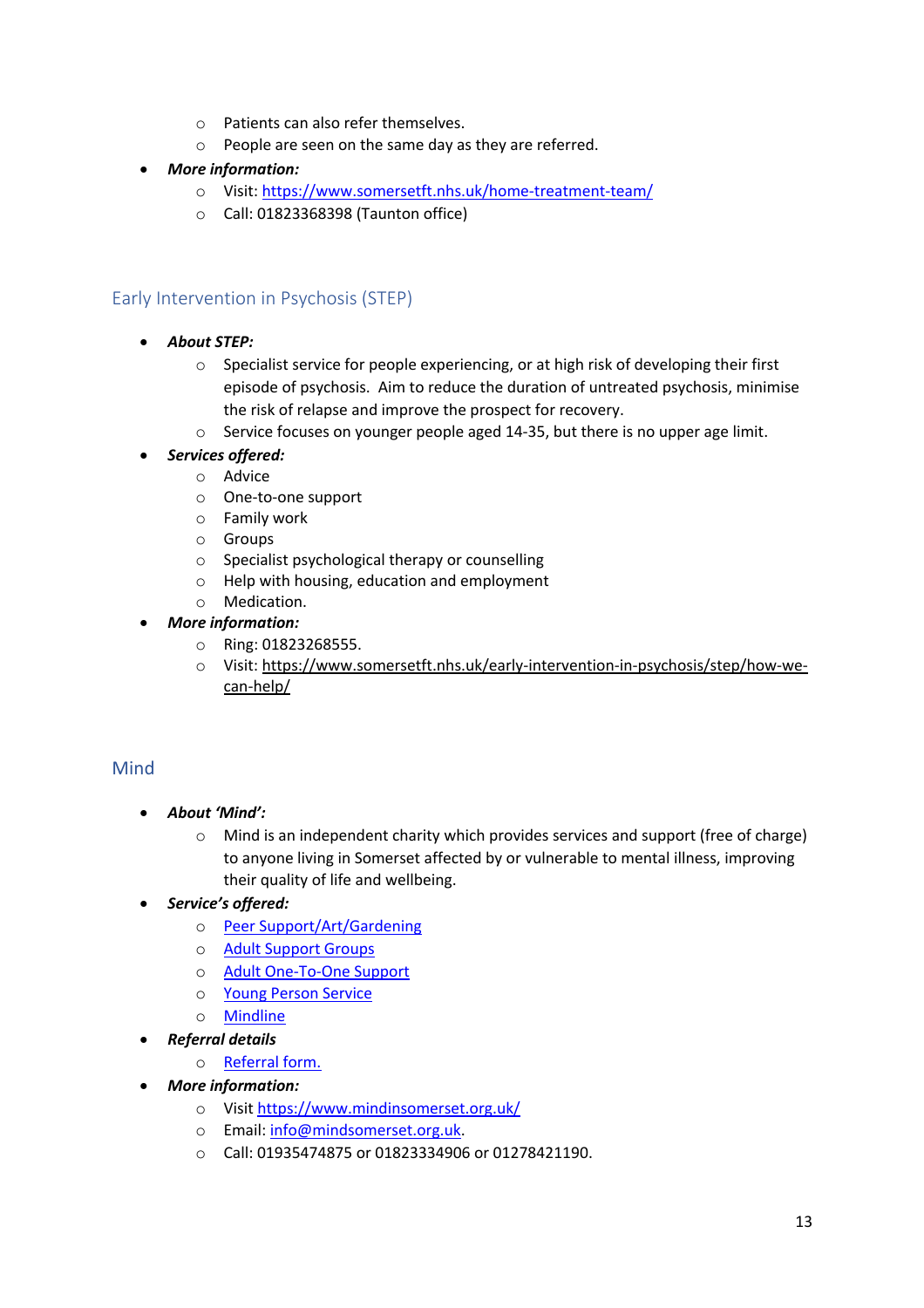## Somerset Mental Wellbeing Service (SMWS)

- *About SMWS:*
	- o This is a service which aims to support individuals (aged 18 and over) across Somerset to improve and maintain their mental wellbeing through access to community resources and opportunities. The service is available to those who wish to improve their mental wellbeing to reduce the impact on their lives with meaningful support.
	- o They offer wellbeing and recovery planning, self-management workshops and peer support workshops. .
- *Referral information:*
	- o You do not need a referral form to access the servicce, just call SMWS directly.
	- o See this link for details on appropriate referrals: https://www.smws.org.uk/about.htm
- *More information:*
	- o Visit: https://www.smws.org.uk/
	- o Email: info@smws.org.uk
	- o Call: 01823255917 (open Mon-Fri 9am-5pm).

### Somerset Counselling Centre (SCC)

- *About SCC:*
	- $\circ$  SCC provides a safe place to talk to a skilled counsellor, who will listen and help you understand how past experiences, worries about the future, or lack of selfconfidence may be affecting your life.
	- o SCC counsellors come from a range of different trainings and incorporate a variety of counselling models including psychodynamic, person-centred, integrative and humanistic.
	- o They offer Individual Counselling or Relationship Counselling or Young Person Counselling. Counselling sessions last 50 minutes, and usually lasts 6-12 sessions (although it can be longer if required).
- *Referral information:*
	- $\circ$  You don't need to be referred  $\rightarrow$  can contact SCC directly.
- *More information:*
	- o Visit: https://scctaunton.org.uk/
	- o Opening times: Monday-Friday 8am to 8pm.
	- o Email: info@scctaunton.org.uk
	- o Call: 01823337049 (open Mon-Fri 8am-8pm).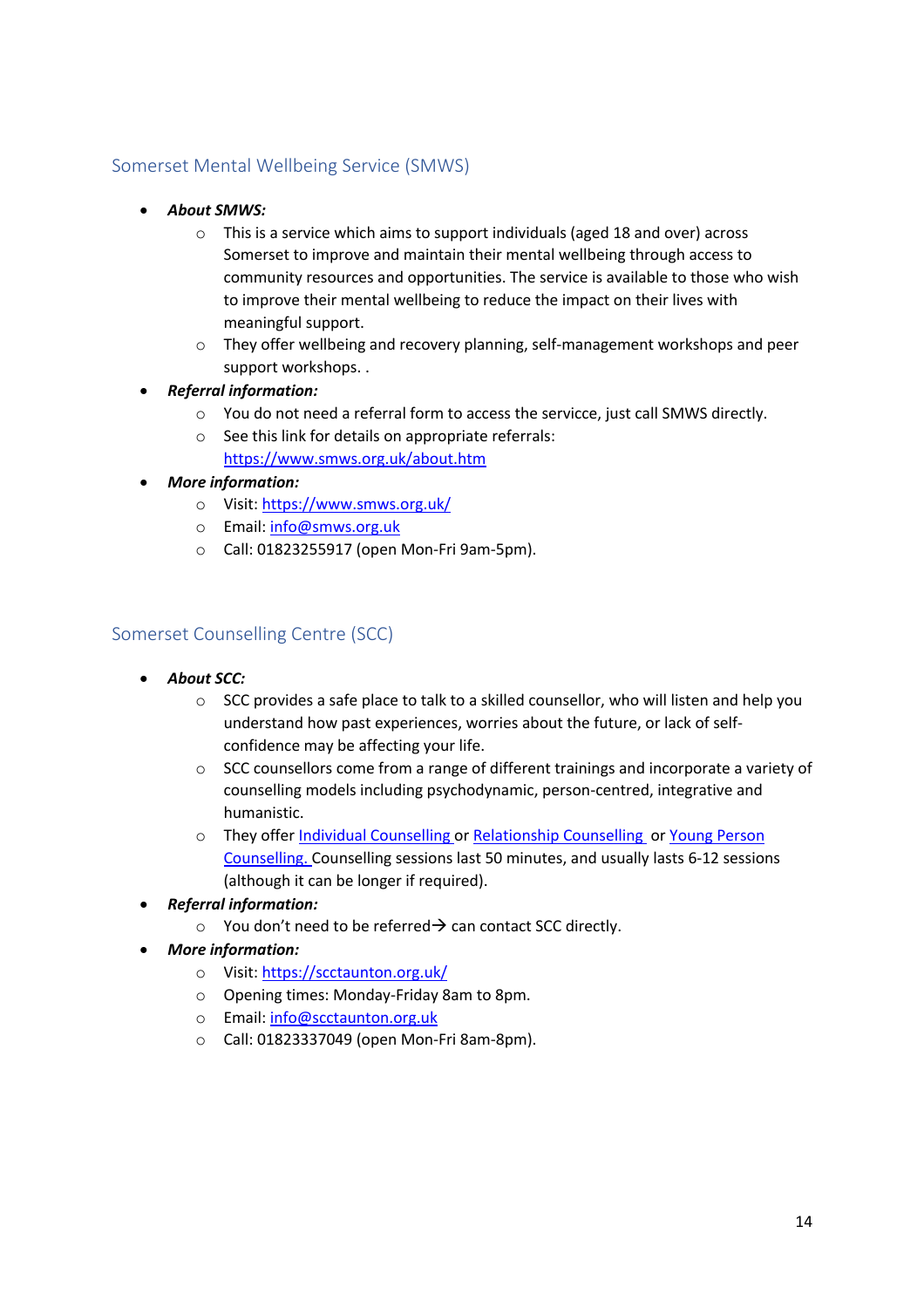## Mindfulness

**Breathworks** 

• https://www.breathworks-mindfulness.org.uk/

Frantic World

• http://franticworld.com/free-meditations-from-mindfulness/

Talking Therapies Mindfulness Group

• https://www.somersetft.nhs.uk/somerset-talking-therapies/how-wehelp/mindfulness-group/

Rick Hanson – Positive Brain Change

• https://www.rickhanson.net/the-science-of-positive-brain-change/

SCPMS Mindfulness Podcasts

• https://www.somersetpain.co.uk/How-to-manage-your-pain/Podcasts-for-Mindfulness-Practice

The Foundations of Wellbeing

• https://www.thefoundationsofwellbeing.com/FWBchronicpain

NHS Every Mind Matters

• https://www.nhs.uk/oneyou/every-mind-matters/stress/

NHS Conditions Mindfulness

• https://www.nhs.uk/conditions/stress-anxiety-depression/mindfulness/

Free Mindfulness

• http://www.freemindfulness.org/download

The Mindful Sage

• www.themindfulsage.co.uk

## Pain Management

## General Resources

Somerset Community Pain Management service

• www.somersetpain.co.uk

Live Well with pain

• https://livewellwithpain.co.uk/

My Live well with pain

• https://my.livewellwithpain.co.uk/about/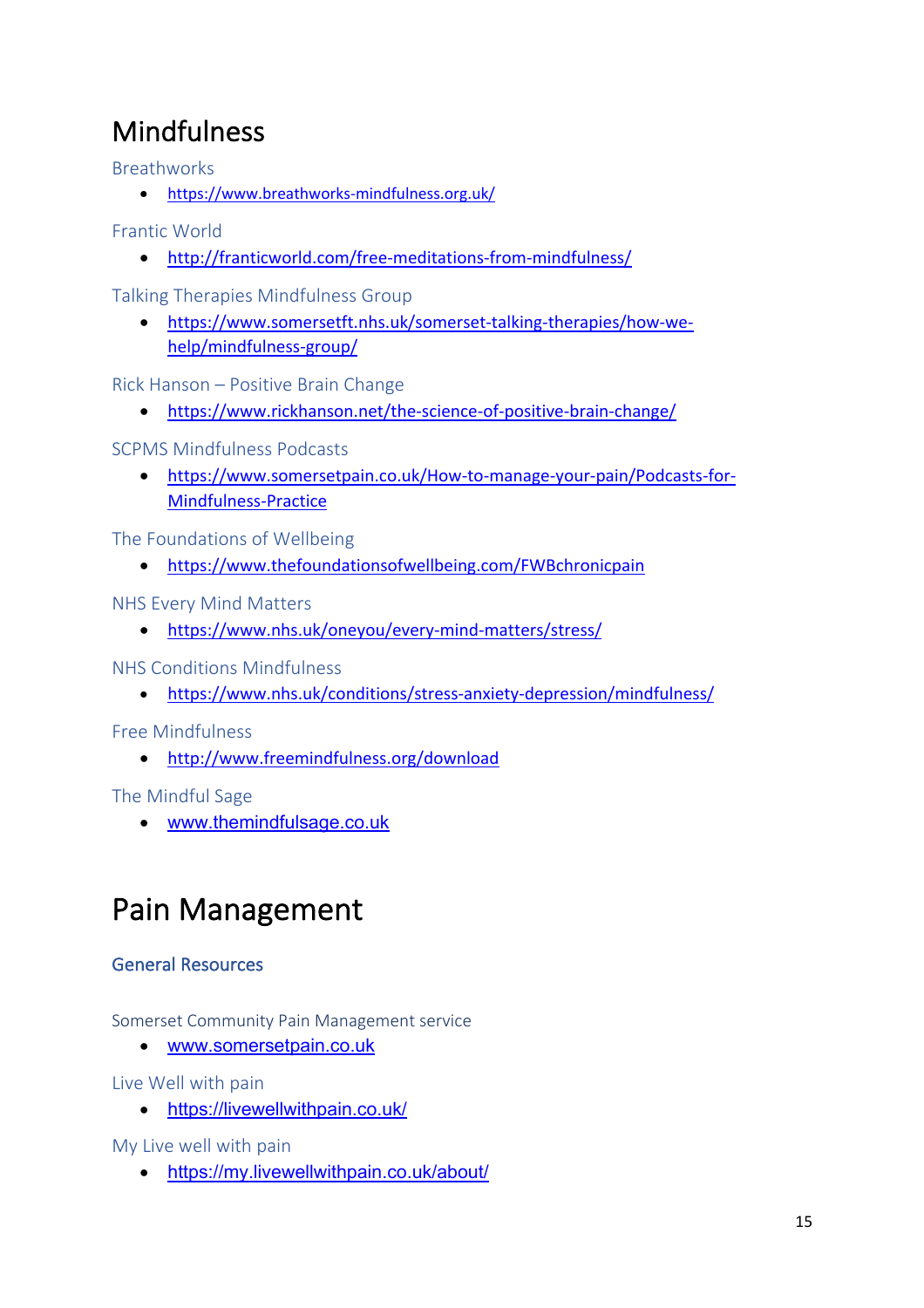Live Well

• https://www.nhs.uk/live-well/

Torbay and South Devon Reconnect 2 Life

• https://www.torbayandsouthdevon.nhs.uk/services/pain-service/reconnect2life/

NHS Conditions

• https://www.nhs.uk/conditions

Pain UK

• https://painuk.org

Pain Concern

• www.painconcern.org.uk

NHS Choices

• https://www.nhs.uk/

## Fibromyalgia

Body Reprogramming

• http://www.bodyreprogramming.org/Guide.aspx

Fibromyalgia Action UK

• https://www.fmauk.org/

Fibromyalgia Friends Together

• https://www.fibro.org.uk

## Practical Support

## Community-based Support

Somerset County Council

• http://www.somerset.gov.uk/adult-social-care/

## Somerset Village and Community Agents

- *About the Service:*
	- o They provide confidential, practical, community-based solutions for you, wherever you are in Somerset.
	- $\circ$  Aim to help people be healthy and well, manage their affairs, be independent and safe and be part of a strong community.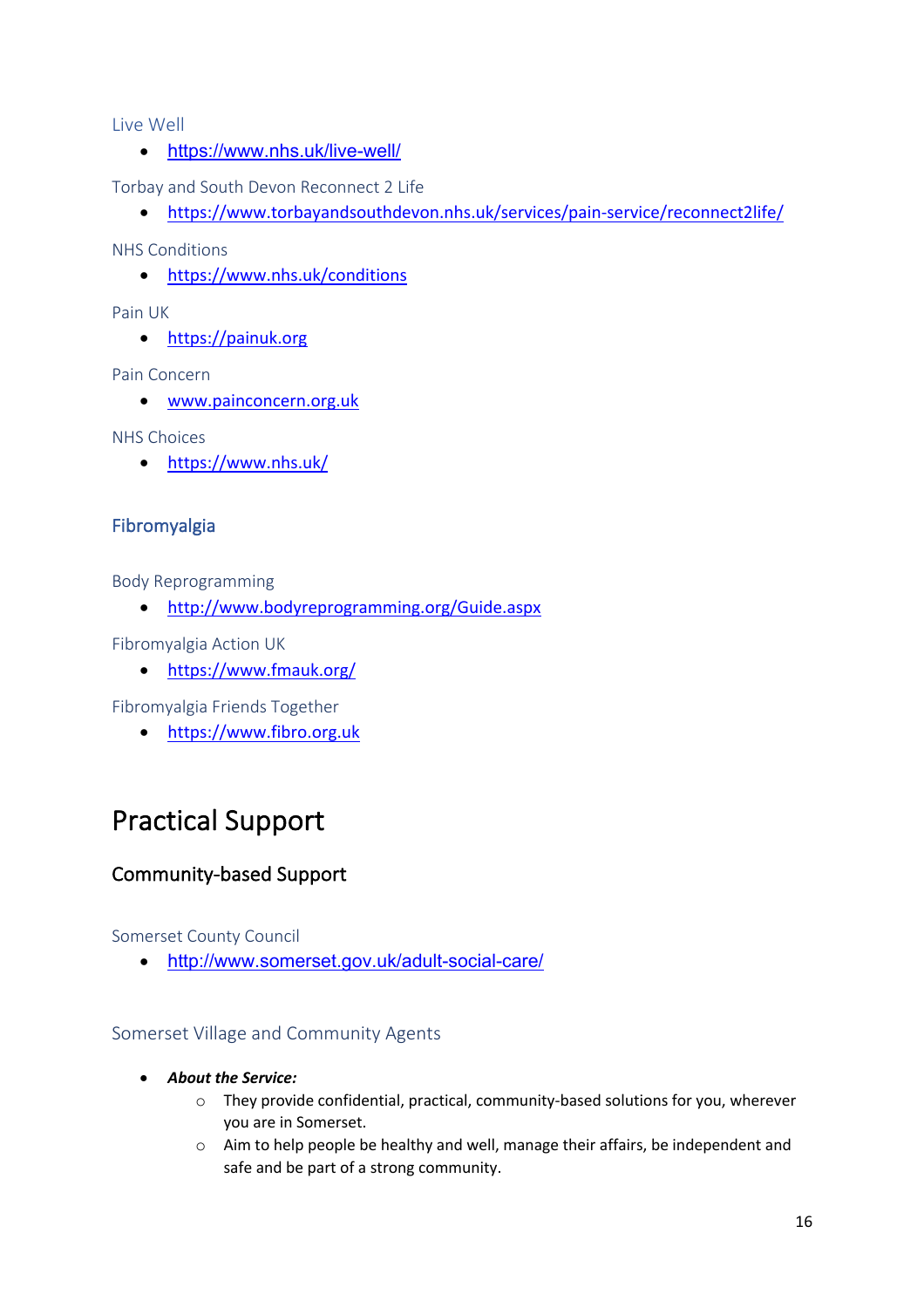- *Referral details:*
	- o You can contact them directly or be referred by our GP or Adult Social Care Services.
- *More information:*
	- o Visit: https://somersetagents.org/
	- o Email: info@somersetrcc.org.uk
	- o Call: 01823331222

### Somerset Community Connect

- *About the Service:*
	- o Website to help adults living in Somerset find information, advice and services to manage their care and well-being.
	- o Website contains advice, information and links to other support services.
- *More information:*
	- o Visit: https://www.somersetcommunityconnect.org.uk/about-this-site/

## Finances

### Wisermoney

- *About 'Wisermoney'?*
	- o Wisermoney is a partnership between Navigate Charity and Encompass Southwest which specialises in working with people who are living on low incomes and are experiencing (or at risk of experiencing) poverty, financial hardship, and social and financial exclusion.
- *Referral Details:*
	- o Follow this link.
- *More information:*
	- o Visit: https://www.wisermoney.org.uk/contact.html
	- o Email: enquiries@wisermoney.org.uk
	- o Call: 01823299050

## South Somerset Council- Welfare Advice

- *About the Service:*
	- $\circ$  They can offer people welfare advice and assistance for benefit checks, changes in entitlement, help completing forms, any problems with benefits, advise with decisions and assistance with appeals.
- *Referral information:*
	- o Contact them directly.
- *More information:* 
	- o Visit: https://www.southsomerset.gov.uk/services/housing-and-welfare/welfareadvice/
	- o Email: welfarebenefitreferrals@southsomerset.gov.uk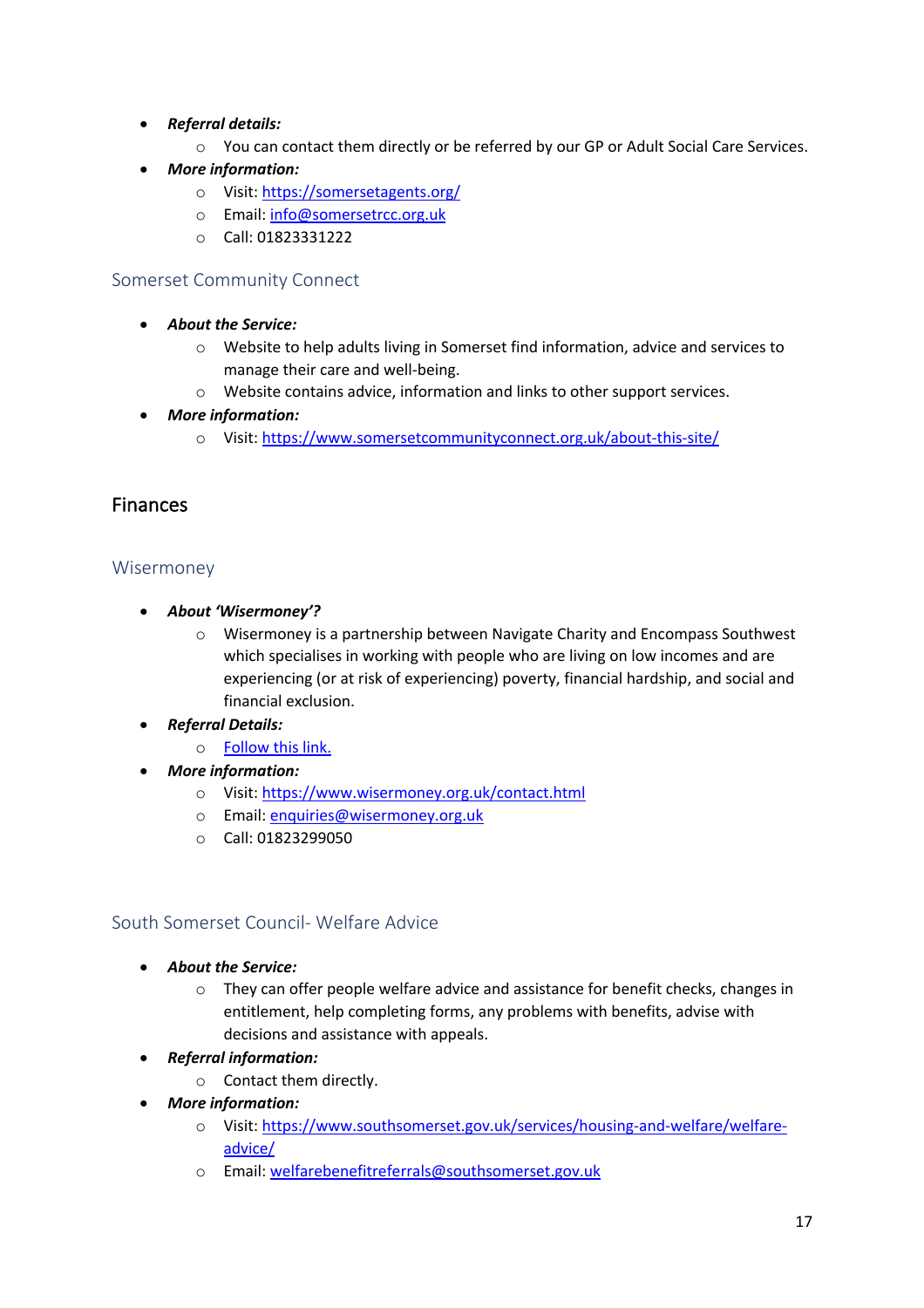o Call: Telephone south Somerset district council on 01935 462462 and ask for welfare benefits team.

## Homeless Support

## Taunton Deane Borough Council- Housing Options

- *About the Service:* 
	- o They offer assessment to housing for people who are homeless or threatened with homelessness. Help people sort their housing.
	- o Temporary accommodation may be available.
	- o They help people who may be priority homeless, and the general public.
	- o Area served: Taunton Deane Borough Council.
- *Referral details:* 
	- o Contact them directly.
- *More information:*
	- o Visit: https://www.homeless.org.uk/homeless-england/service/taunton-deaneborough-council-housing-options
	- o Email: housingoptions@tauntondeane.gov.uk
	- o Call: 01823356581.

#### Shelter

- *About Shelter:*
	- o National charity.
	- $\circ$  Can call them for advice on rights and options, advice on emergency housing in the local area and for details of out-of-hours emergency contact in the local area.
	- o Can email them for help on legal rights, for practical advice to solve a housing problem and to get information about other agencies that can help.
- *Referral details:*
	- o Client can call helpline 08088004444 (open 8am-8pm weekdays, 9am-5pm weekends).
	- o Or email or chat online https://england.shelter.org.uk/get\_help
- *More information:*
	- o Visit: https://england.shelter.org.uk/

## Open Door Taunton

- *About Open Door Taunton:*
	- o Provide the homeless community with facilities such as showers, clothing store, laundry facility and food.
	- o Aim to increase people's self-esteem and give them a positive sense of belonging.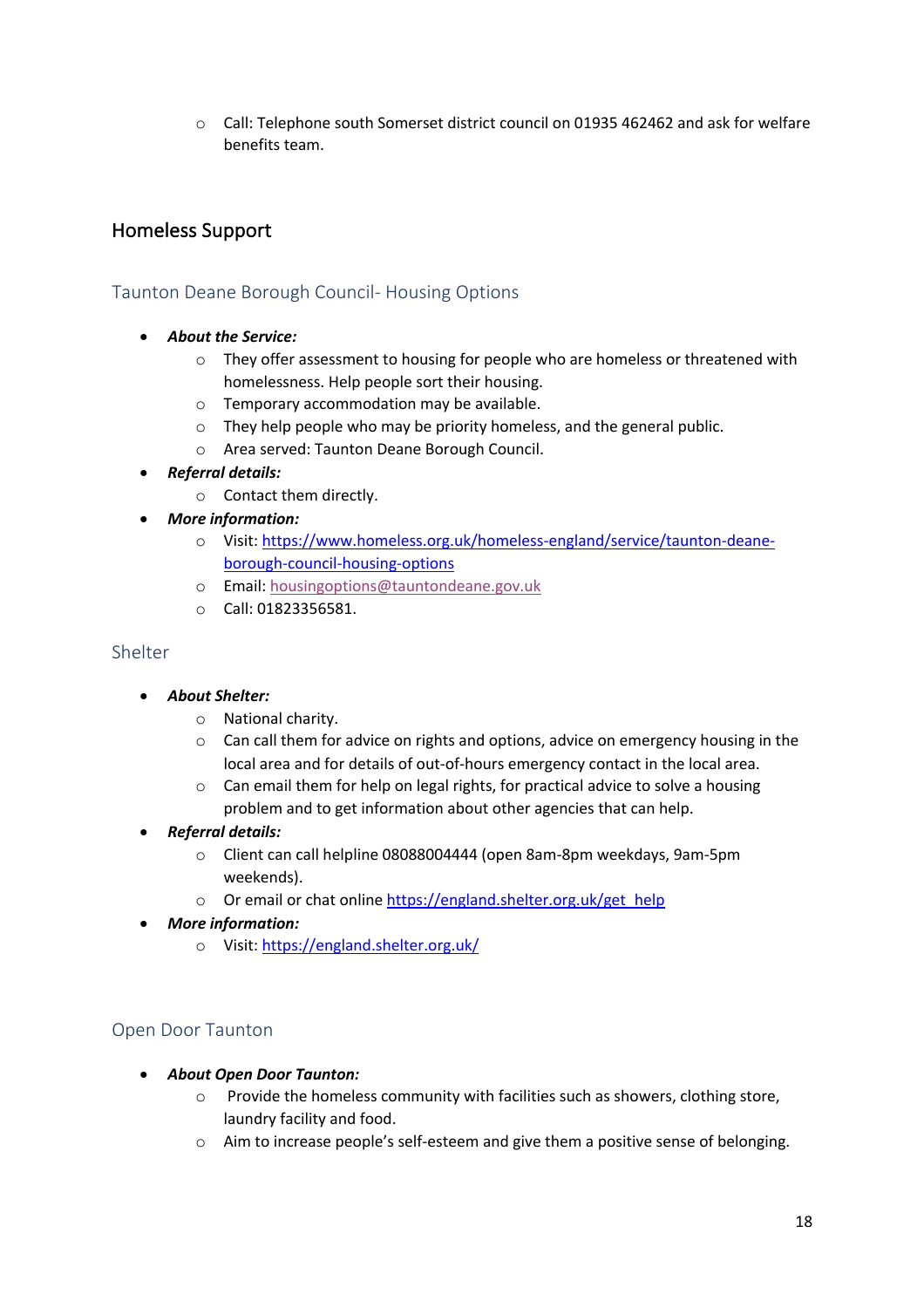- $\circ$  They also offer tailored support plans for individuals which target key goals such as developing life skills, sustaining accommodation and accessing employment.
- *More information:* 
	- o Visit: https://www.tauntonopendoor.org.uk/
	- o Email: mark@tauntonopendoor.org.uk or chrissy@tauntonopendoor.org.uk
	- o Call: 01823271996

## Foodbanks

## Trussell Trust Foodbank

- *About the service:*
	- $\circ$  They provide three days nutritionally balanced emergency food and support to local people who are referred to them in a crisis.
	- o Part of a nationwide network working to combat poverty and hunger across the UK.
	- o They work across different locations across Somerset.
- *Referral information:*
	- o Search for the patient's local foodbank.
	- $\circ$  First, the patient needs to get foodbank vouchers  $\rightarrow$  Phone the foodbank, they will put the patient in touch with the local agency (citizens advice, housing support officers, children's centres, health visitors, social services and local charities) who can provide the patient with foodbank vouchers.
	- $\circ$  Then, speak to the referral agent who will check the patient's eligibility, and then email their details to the foodbank.
	- o The patient will then be notified on how to access food bank.
- *More information:* 
	- o Visit: https://www.trusselltrust.org/ Then find the patients local foodbank for more information.
	- o Phone: 01722 580 180
	- o Email: enquiries@trusselltrust.org

## Lords Larder

- About Lords Larder:
	- o Ran by a charity called Yeovil Christian support Church, and is a local 'foodbank' of non-perishable food, operated by volunteers who want to benefit the community.
	- o They do not supply food to individuals on direct request, only via an agency.
- More information:
	- o Visit: https://www.ycstyeovil.org.uk/the-lords-larder/

### *There are several other foodbanks which are accessible via local community searches*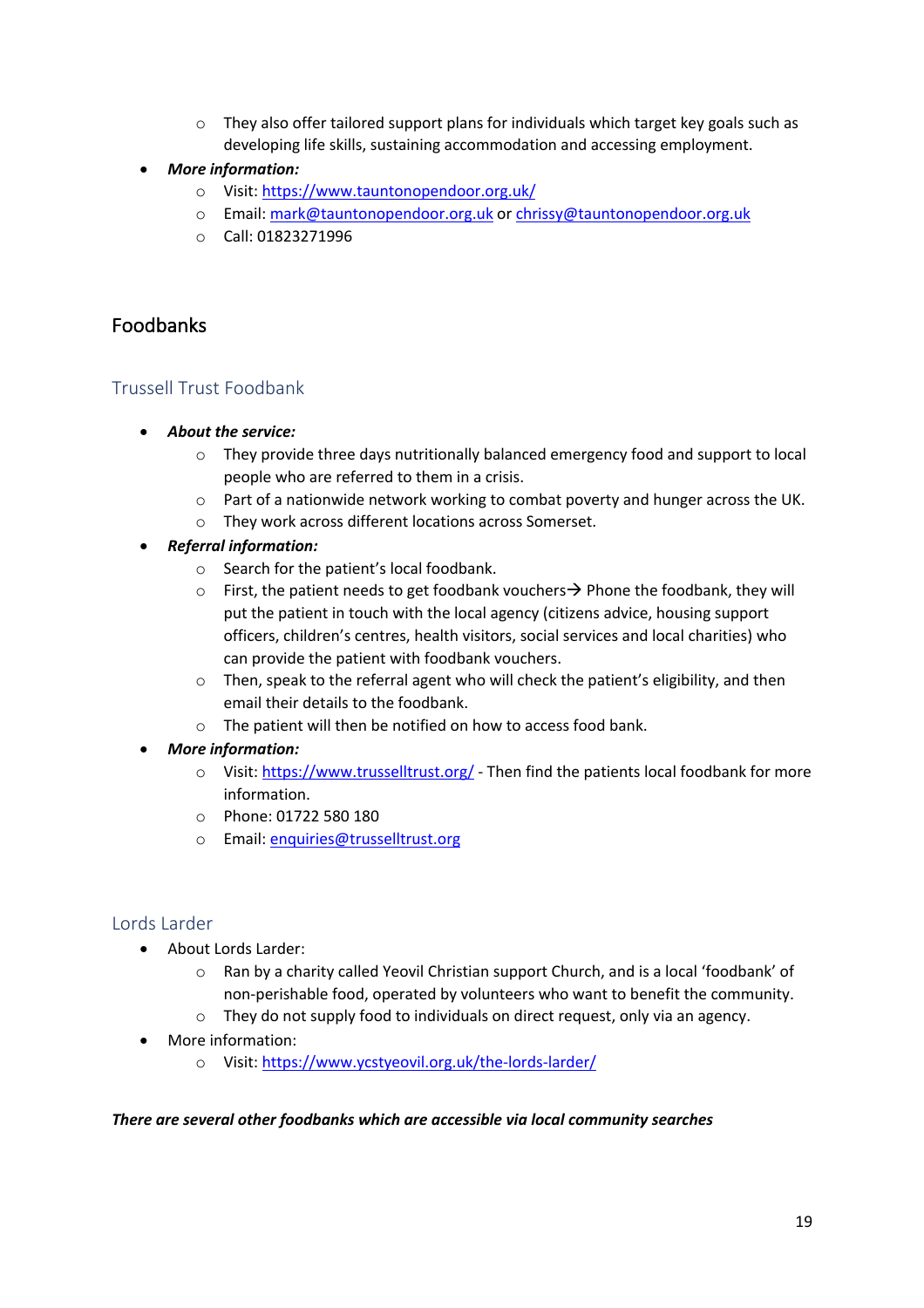## Leisure and Volunteering

Somerset Libraries

• https://www.somerset.gov.uk/libraries-leisure-and-communities/libraries/

Somerset Wildlife Trust

- http://www.somersetwildlife.org/index.html
- Address: Volunteering, Somerset Wildlife Trust, 34 Wellington Road, Taunton, TA1 5AW
- Tel: 01823 652400 Tel: 01823 652400
- E-mail: enquiries@somersetwildlife.org

## University of the Third Age (in retirement)

u3a is a UK-wide movement which brings together people, who are no longer in fulltime employment, to develop their interests and continue their learning in a friendly and informal environment.

- https://www.u3a.org.uk/find
- 020 8466 6139

Walk Well Taunton and Wellington

- https://www.walkingforhealth.org.uk/walkfinder/south-west/taunton-deane-walk-welltaunton
- www.walkwellwithtone.btck.co.uk

## Safeguarding and Abuse

## Safeguarding

### Somerset NHS Foundation Trust Safeguarding Service

Available to provide advice and support to Trust staff who may have safeguarding concerns regarding a patient, their family members or friends and other staff members and well as training and resources.

- Phone 0300 323 0035
- safeguarding@somersetFT.nhs.uk

### Somerset Safeguarding Adults Board

• It is made up of senior people from organisations who have a role in preventing the neglect and abuse from adults.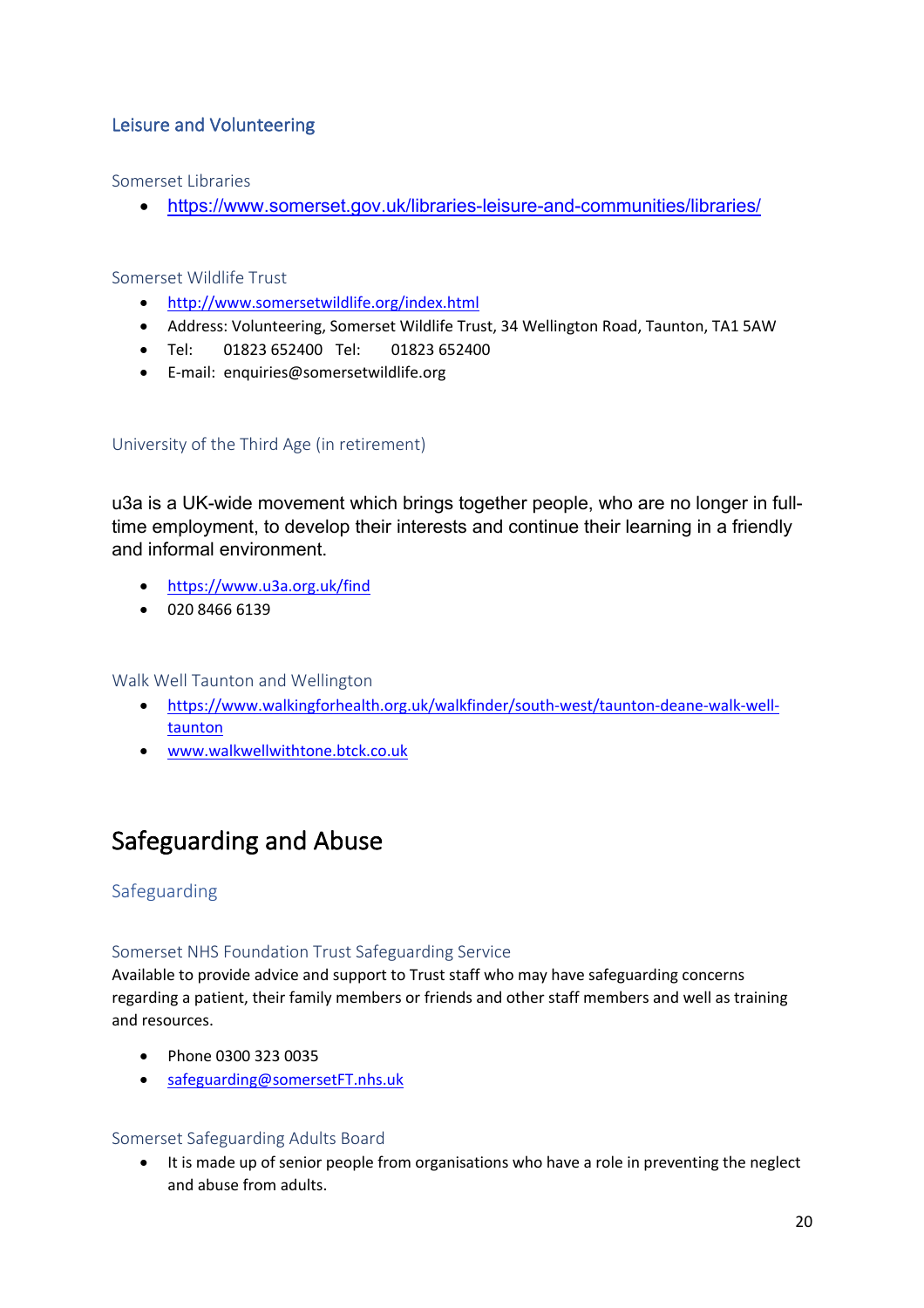- Its main objective is to protect all adults in its area who have needs for care and support and who are experiencing, or at risk of, abuse or neglect against which they are unable to protect themselves because of their needs.
- **https://ssab.safeguardingsomerset.org.uk/**

### Somerset Safeguarding Children partnership

- The partnership responsible for safeguarding children in Somerset has been redesigned as of 29 September 2019, as part of new arrangements introduced nationally. The statutory changes mean that three organisations – the Somerset County Council, Avon and Somerset Constabulary and Somerset Clinical Commissioning Group – now have joint and equal responsibility to safeguard children and young people, under the name of the Somerset Safeguarding Children Partnership.
- The new partnership builds on the strong multi-agency working of the Somerset Safeguarding Children Board and secures future arrangements for safeguarding and improving outcomes for children and young people.
- **https://sscb.safeguardingsomerset.org.uk/**

#### Somerset County Council Safeguarding

- Report a child at risk: https://www.somerset.gov.uk/education-and-families/report-a-childat-risk/
- Report an adult at risk: https://www.somerset.gov.uk/social-care-and-health/report-anadult-at-risk/

### Domestic Abuse

#### In an emergency

- If someone is in immediate danger, call 999 and ask for the police.
- Silent calls will work if it is not safe to speak use the **Silent Solution system** and call 999 and then press 55 when prompted

#### National Domestic Violence Helpline

- 24/7 helpline: 0808 2000 247
- Website: www.nationaldahelpline.org.uk

#### Police

- Phone 101
- Email via www.avonandsomerset.police.uk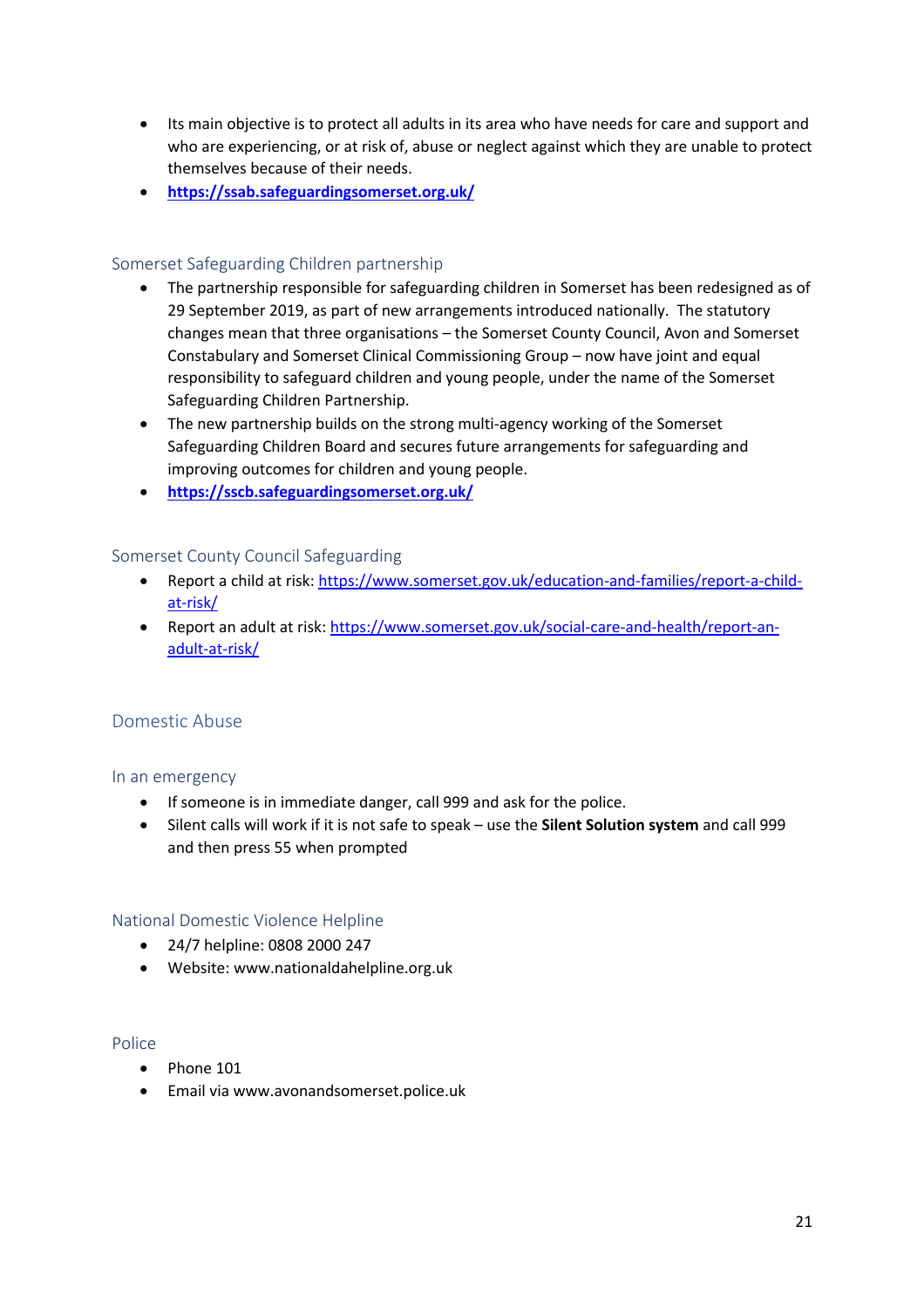### Man kind

Organisation offering support to men you have been victims of domestic abuse or are at risk of this.

- Phone: 01823 334244
- website www.mankind.org.uk

### Men's Advice Line

Advice line run by Respect to support male victims of domestic abuse

- Phone: 0808 8010327
- Website: www.mensadviceline.org.uk

#### Respect

Organisation working with male and female perpetrators of domestic violence as well and male victims and young people

- Phone: 0808 8024040
- Website: www.respect.uk.net

### Bright Sky App

• www.hestia.org/brightsky

#### Hollie Guard App

• www.hollieguard.com

#### Somerset Survivors:

- *About Somerset Survivors:*
	- $\circ$  Somerset survivors is an organisation which offers support, advice and interventions for survivors of domestic abuse or those at risk of domestic abuse.
	- $\circ$  Aim to educate people $\rightarrow$  useful information on website.
	- o Helpline: 0800 6949 999 -
- *Referral information:*
	- o Click here for referral guides and referral forms on the website.
- *More information:*
	- o Visit: http://www.somersetsurvivors.org.uk/
	- o Email: youfirstsidas@theyoutrust.org.uk

Violence against LGBT+ groups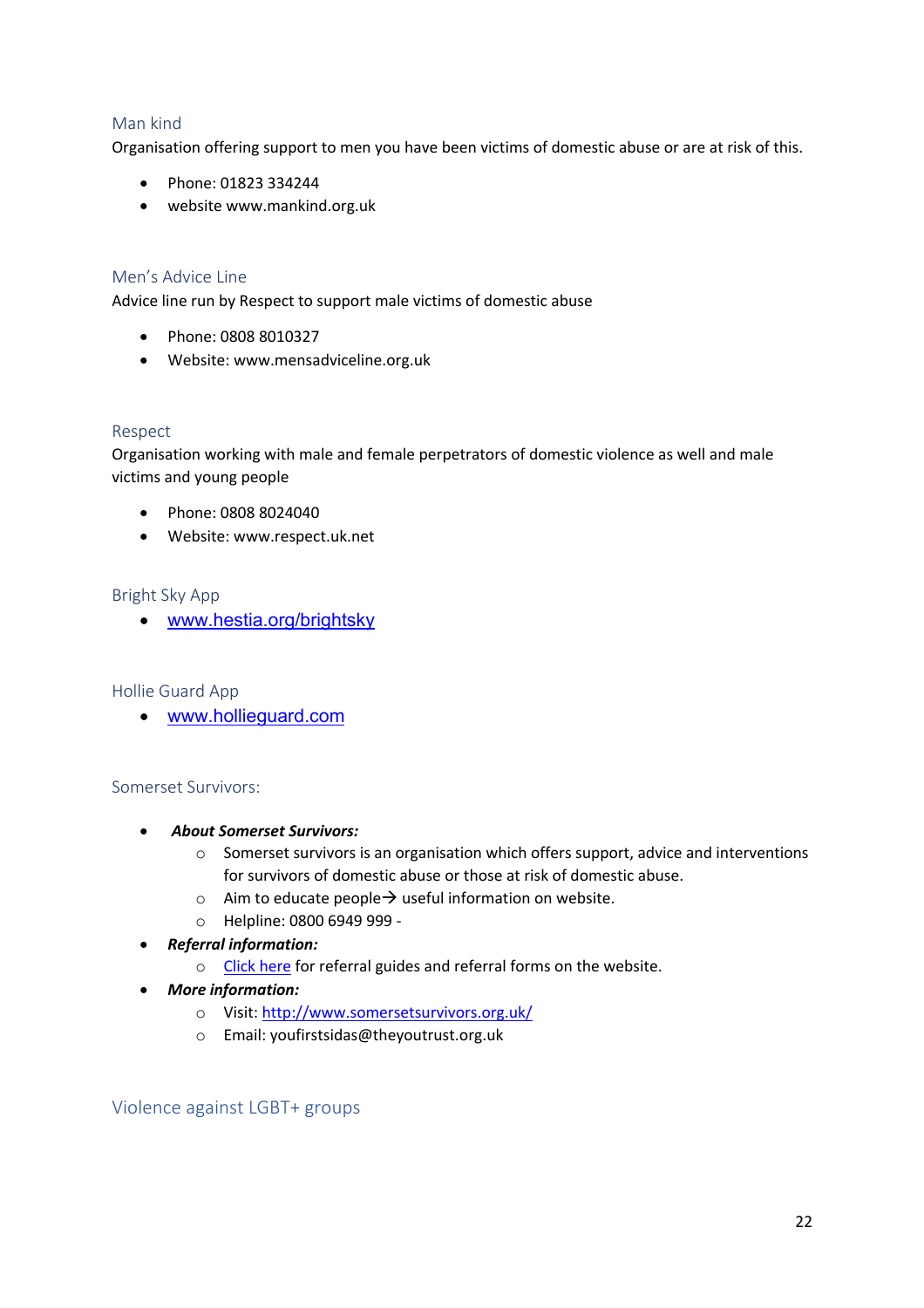### Galop

Charity supporting LGBT+ people who have experienced sexual abuse, domestic abuse or hate crime. They have a helpline and text chat services alongside other forms of support. They also other resources and support for professionals

- Domestic Abuse Helpline: 0800 999 5428 10am 5pm Monday, 10am 5pm Tuesday, 10am – 8pm Wednesday, 10am – 8pm Thursday, 10am – 5pm Friday, 1pm – 5pm Tuesday is trans specific service.
- website www.galop.org.uk

## Honour based abuse and forced Marriage

### Karma Nirvana

UK charity supporting victims of 'honour'- based abuse and forced marriage

- Phone 0800 5999247
- https://karmanirvana.org.uk/

## Sexual Abuse

### Somerset and Avon Rape and Sexual Abuse Support (SARSAS)

- *About SARSAS:*
	- o SARSAS is a specialist support service which provides support to people who have experienced rape or any kind of sexual assault or abuse at any time in their lives.
	- o SARSAS offer a confidential helpline, regular support sessions, counselling and email support to individuals.
	- o Anyone aged 13 and over living in Somerset or Avon areas can access some kind of support from SARSAS (but specific criteria for different services).
- *Services offered:*
	- o Helpline- 08088010356 or 08088010464.
	- o One-to-one support
	- o E-support
	- o Counselling
	- o Support for Men and Boys
	- o Specialist Support
- *Referral information:*
	- o Self-referrals through the helpline and from professionals on behalf of the people they are supporting.
	- o Click on this link for a referral form
	- o This Survivor Pathway has information about other services offering specialist sexual violence support in the South West.